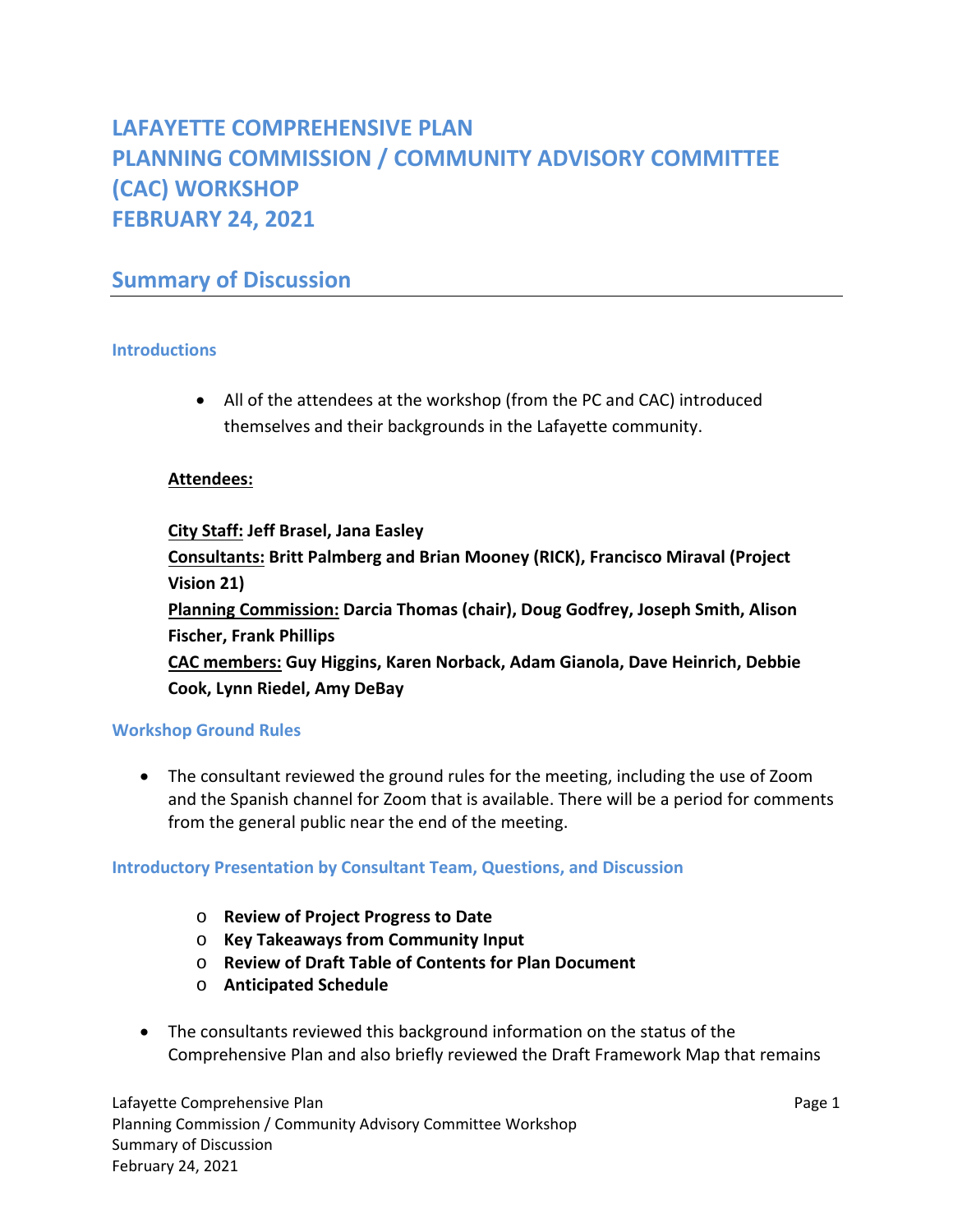online for comment. The online mapping tool has received several thousand visits and hundreds of unique comments since going online in June. The online mapping tool will close on Friday, March 5<sup>th</sup>.

## **Comments from the group regarding the background information and map:**

- Guy Higgins indicated that the plan will have a long horizon and the intent is for the plan to ensure over a long period of time. In many cases, the definitions or meanings of planning terms change over time. Guy suggested that a glossary of planning terms be included with the document. For example, the word "equity" could be defined. The consultant indicated that including a glossary was a great idea.
- Doug Godfrey asked whether the plan would have any performance criteria. Will the plan include a mechanism for evaluation, and will there be evaluations of performance at certain timeframes? The consultant indicated that the plan will include key metrics, across different planning topics, and that Comprehensive Plans normally include language to suggest that the community revisit performance metrics on a regular basis (yearly, every few years, etc.). The plan can state that metrics will be reviewed on an annual basis, as part of a routine discussion led by the Planning Commission.
- Regarding the Framework Map, Karen Norback indicated the map should be very clear regarding which lands are open space, and which lands are eligible for development. Many people in town assume that if a piece of ground is currently vacant, this means that it will remain as open space in the future. Karen suggested an idea that a map could be provided on the website for the Comprehensive Plan that would provide the status of every parcel on the map. Integrating the Comprehensive Plan with GIS would be helpful in this regard.
- Guy Higgins suggested that the plan needs to be flexible as conditions change, but also indicated that the plan should be clear regarding where flexibility may be possible in the future, so that community members aren't surprised in the future.
- Lynn Riedel indicated that City‐owned open space should be clearly marked on the maps so that the community understands which lands are truly 'open space'. The details concerning the various open space parcels and their classifications should be included in the final maps, regarding ownership and designation status as open space. The plan needs to identify which open spaces will remain pristine (without trails). The maps of open spaces need to understandable and informational.
- Joseph Smith indicated that the plan needs to delineate the difference between programmed open space and passive, non‐improved open space. Karen agreed with Joseph's comment and indicated that a map denoting ownership and partnerships (lands held jointly with other jurisdictions or agencies) for different open spaces may be important to include in the final documents. A separate map, derived from maps included in the PROS plan, may be useful.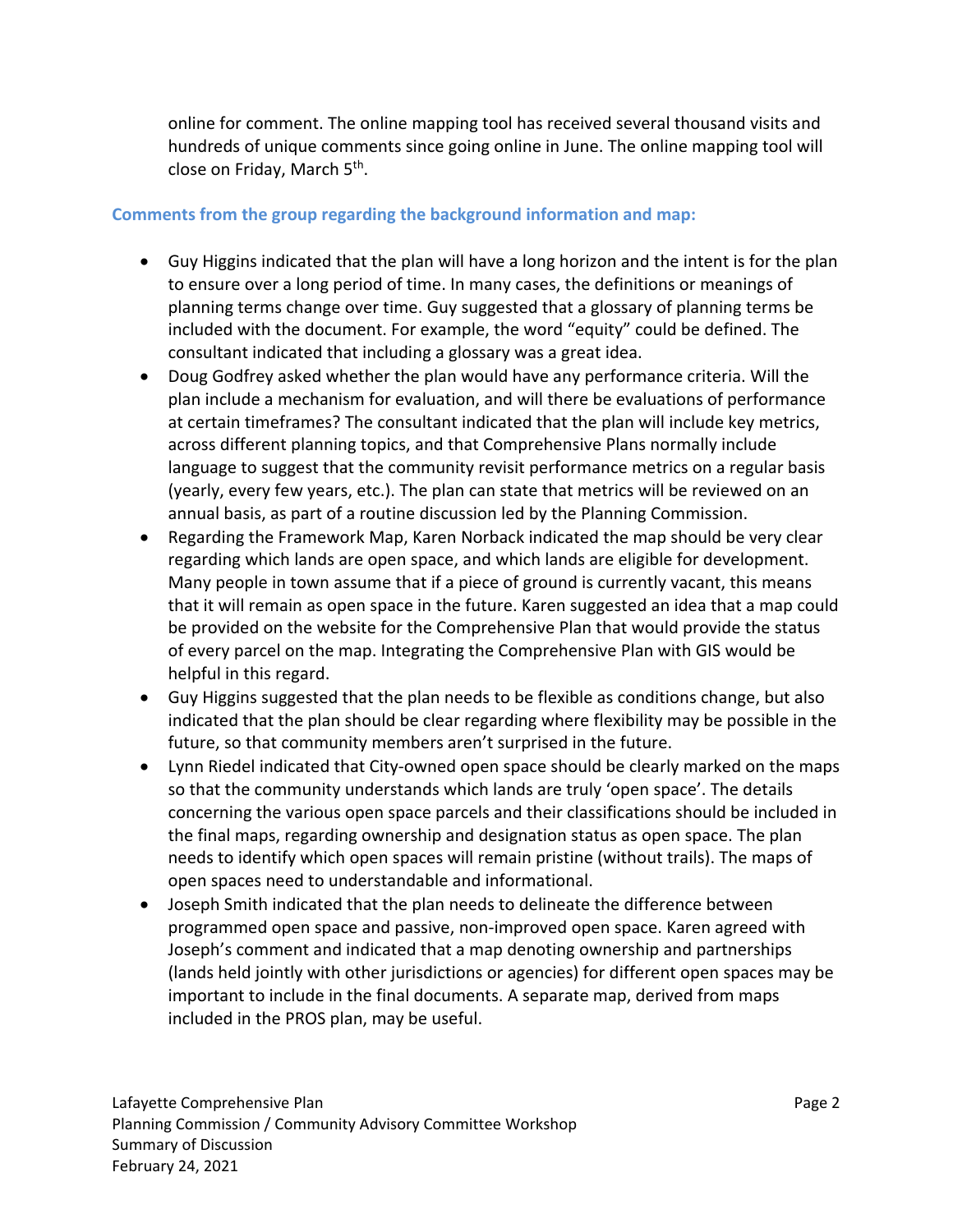The group mentioned that some of the best areas in Lafayette are on the "edges" of open space, including little pockets on the edges of transit and open space.

#### **Discussion of Table of Contents:**

- An attendee asked whether Environmental Sustainability will be woven as an umbrella theme. The consultants indicated that it would be an umbrella theme, but certain sections of the document would logically focus more on environmental sustainability.
- Frank Phillips inquired about the meaning of the term "Eclectiflex". The consultant indicated that the term reflected the traditional industrial nature of the southeast side of Lafayette that may transition into a mixture of retail and even some live/work residential land uses in some areas, over time. This area could evolve into a "suburban RINO".
- Alison Fischer indicated that she appreciated how fleshed out the Table of Contents had become since the last meeting.
- Doug Godfrey asked whether social and environmental justice issues have come up in community outreach. He asked where these two topics would reside within the Table of Contents. He asked about what our research indicates concerning areas of social and environmental injustice in Lafayette so we can identify it and make sure it doesn't happen in the future. The consultant indicated that the content within Chapter 3 is intended to serve as a bridge, connecting the history of Lafayette (which has relevance to social and environmental justice) to the action in the plan for the future. The consultant added that the plan will ensure that disadvantaged communities are not located near environmentally compromised areas in Lafayette. General Plans in California have a strong emphasis on social and environmental justice and the Lafayette plan can draw from content in planning from that state, if needed.
- Doug Godfrey asked whether the plan would go beyond reviewing the history of Lafayette, since pioneering days, to discuss how the area originally belonged to Native Americans and was stolen from this group. The consultant indicated that the plan would include content about Native American lands but that it may not necessarily lead to a particular policy within the document. The consultant indicated that discussion of Native American lands in the Lafayette area can tie with content about appreciating the land and natural resources in the area. The Comprehensive Plan can lead with content discussing the history of the land and the conservation of natural resources in the Lafayette area.
- Dave Heinrich asked about the idea of mixed use and how the plan could perhaps allow for a mixture of land uses within the existing framework of the community. For example, could the plan allow for the integration of neighborhood businesses areas within existing neighborhoods, similar to the pattern in a number of older neighborhoods in Denver? Are uses identified as "home occupations" in the current zoning language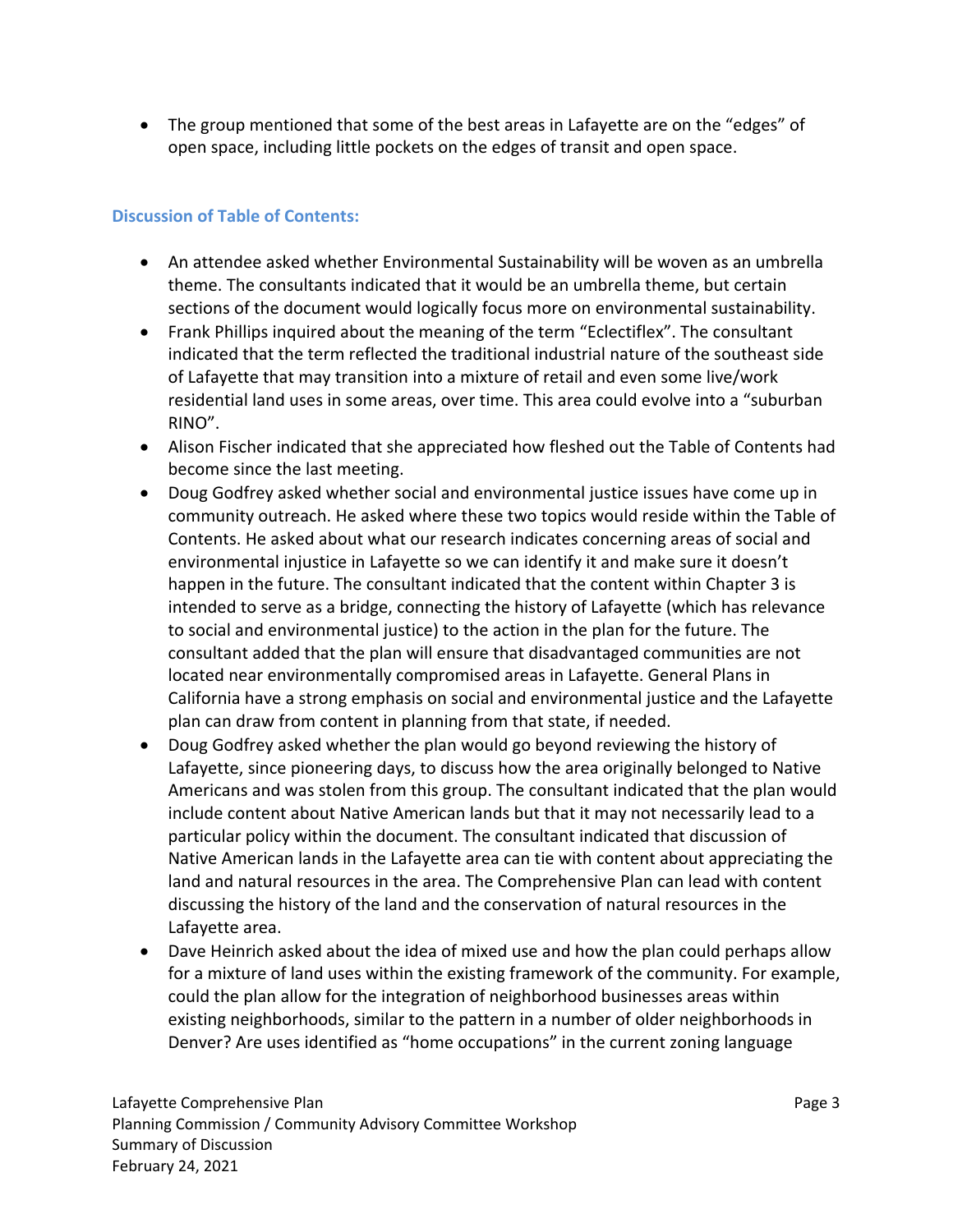expansive enough to accommodate the mixture of working and living areas that has become more common in the COVID world? Could the plan allow for uses such as food trucks or food stands within residential areas?

- City Councilor Walton asked the individuals on the PC to share how they would be using the Comprehensive Plan as commissioners. It would be great to hear the frustrations and wishes of the Planning Commissioners as we move toward finalization of the plan. She wants to make sure everything is on the table for consideration.
- Joseph Smith indicated that HOA rules may prevent the integration of commercial uses in residential neighborhoods.

## **Discussion – Topical Gaps in Comprehensive Plan**

- The consultant reviewed a series of topical gaps in the current planning program, based upon a review of content and input to date, over the last few months.
- It is important to remember that Lafayette cannot grow its way out of a number of issues. With this in mind, what should the city's policies be with regard to growth and development? How would the policies of the plan differ if they were viewed through a growth lens? It would help for the plan to inform the discussion with data. Jeff Brasel indicated that the consultant team and the City are currently working on a quantitative analysis that would outline the underutilized properties in the community and why they are underutilized. This information should help inform the discussions. A good inventory of non‐built or underbuilt spaces will help with the discussions regarding housing, for example.
- Alison Fischer indicated that the plan needs a map of underutilized parcels and spoke to the vacancies present in already‐built parcels around town. It is important to distinguish between "infill" development (which relates to the development of vacant parcels surrounded by other built parcels) and revitalization, which involves the repurposing or redeveloping or already‐built space in Lafayette.
- Alison Fischer also indicated that it was important to discuss age-in-place opportunities in Lafayette as part of the plan.
- Doug Godfrey asked whether any content in the plan discusses how the community needs to better take care of what it already has (in terms of infrastructure and facilities). He asked whether the plan would discuss how uses that we already have in Lafayette could be transformed into another use. There is an important connection between infrastructure and housing, in that both call for communities to take care of what they already have.
- Dave Heinrich asked whether the plan has an ongoing list of the types of businesses that are missing in Lafayette. The plan needs to speak to how infill development should look. It is important to define infill development as regenerative in nature.
- A key question concerns how Lafayette can help bring investment to under‐invested housing areas.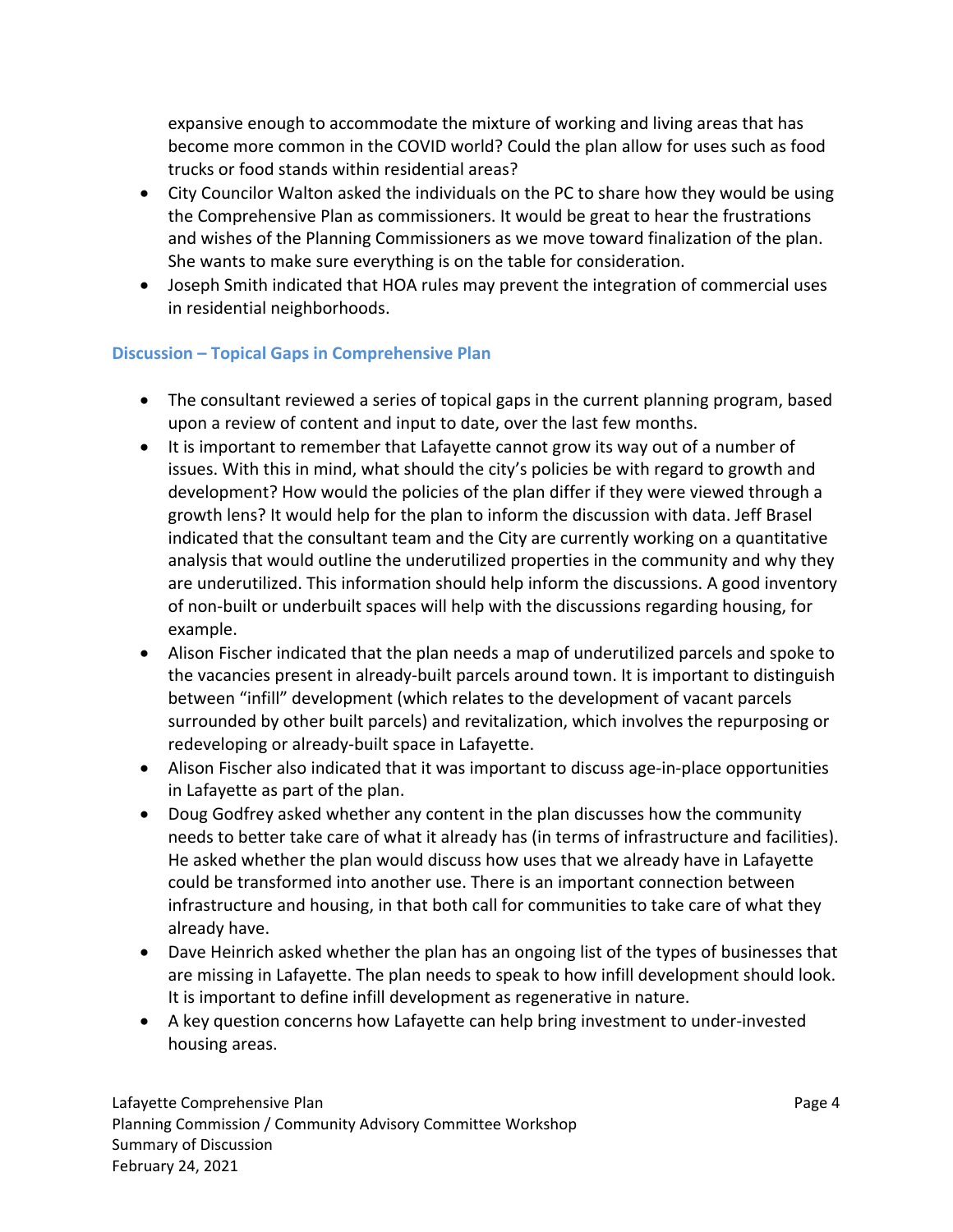• There have been shifts in demand for office and retail space that may suggest conversion to other uses. Some religious organizations around the country have begun to explore using their surplus parking (next to churches for example) to provide the housing that is so very needed by local communities.

#### **Housing Gaps**

- Doug Godfrey indicated that strategies for mobile homes should encourage opportunities that work best for the people who live in mobile homes.
- Guy Higgins indicated that the housing affordability issue is a regional issue and anything Lafayette does on its own isn't going to have much of an effect on housing prices. Guy recommended that housing strategies included in the plan should take into account current ownership of homes and should treat residents fairly across the board, including residents of mobile homes. How can the plan preserve mobile home parks? How can the plan help residents as much as possible? How, for example, can ownership of mobile homes be transferred to the people who are actually living in mobile homes? We do not want the plan to cause unintended consequences. The key question is how do start to enhance and invest in mobile home communities in Lafayette?
- Darcia Thomas asked about whether the plan should allow for tiny homes. For example, should the city allow mobile home parks to evolve into tiny home communities? Should we allow tiny homes in other areas around town, such as underutilized parking lots? How can the plan encourage having more shared spaces and common areas for housing developments?
- Karen Norback indicated that the current comprehensive plan from 2003 actually already speaks to mobile home park preservation, but progress has not been made. Many of the mobile home communities are owned by out of state owners. The city could provide language in terms of helping with transactions to allow occupants of mobile homes to purchase their lot. The new comprehensive plan should look to strengthen language protecting mobile home communities and mobile home residents.
- Dave Heinrich indicated that the plan should speak to opportunities to promote cohousing around Lafayette.

## **Typologies on the Framework Map**

- Karen Norback suggested that the plan should draw from the conclusions of the Livable Lafayette effort with regard to mobile home housing.
- Frank Phillips indicated that he had experience in mobile home housing issues. One issue is that mobile homes are regulated at the state level, and not the local level. We need to examine how this affects the mobile home issues in Lafayette.
- Alison Fischer suggested that we do not need to reinvent the wheel, and that we should look to the Livable Lafayette effort for guidance on mobile home issues.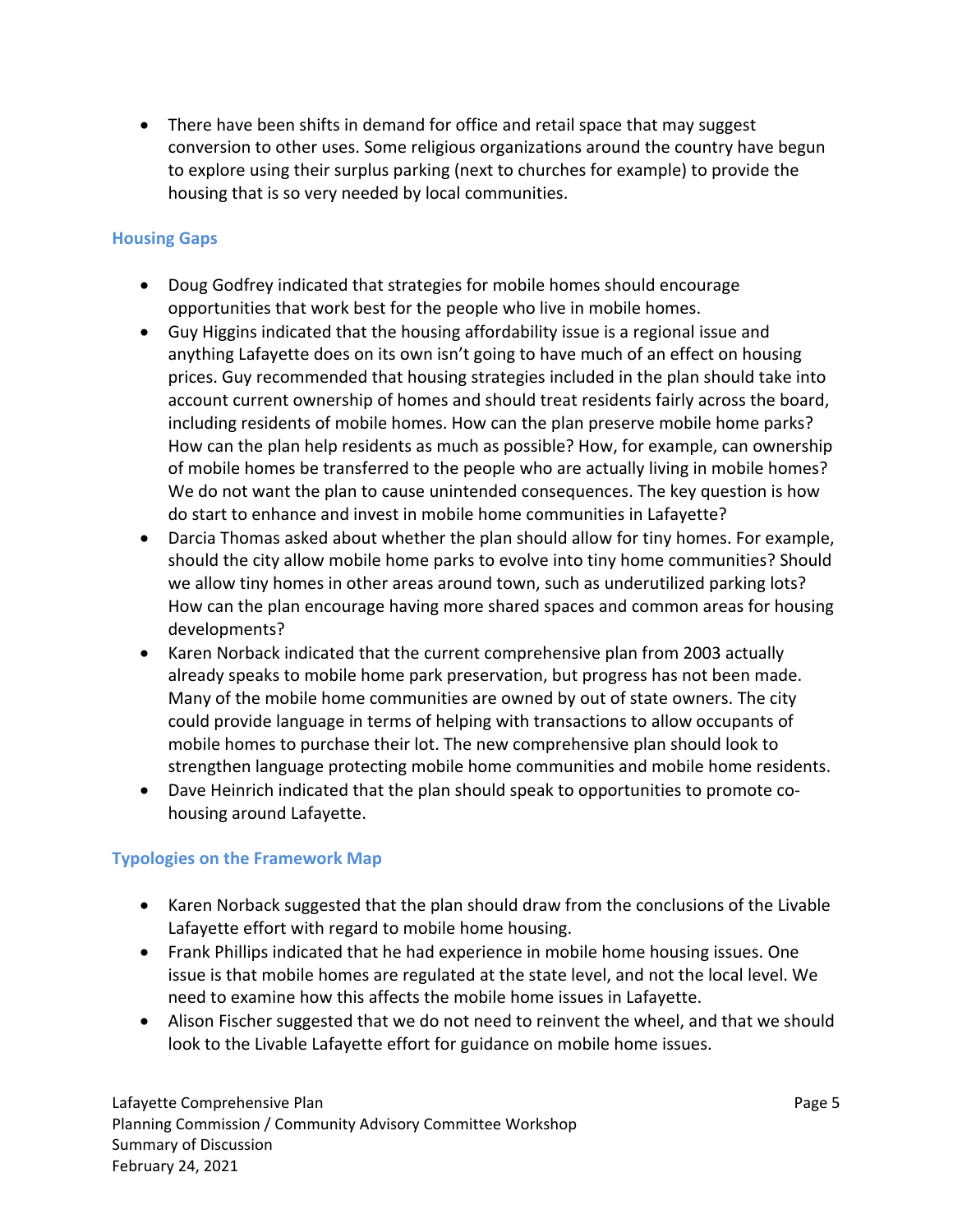- Adam Gianola indicated that certain aspects of state law treat some types of residential areas as commercial uses. Do we need to worry about commercial areas in Lafayette converting to residential uses over time?
- Karen Norback indicated that Old Town most certainly should be distinguished on the Framework Map. We should look to previous work on Old Town as an inspiration, and the planning for Old Town from a few years ago may require some fine tuning.
- Darcia Thomas agreed that Old Town should be called out on maps. She pointed to previous work on the Old Town overlay as a basis for the conversation, for the new plan. She indicated it was critical to hold on to the residential fabric of Old Town. Language from the previous Old Town plans should be integrated into the document.

## **Multi‐Modal Planning**

- Darcia Thomas indicated that multi-modal planning is one of the significant gripes of planning commissioners. The plan needs to provide guidance on how individual projects fit into the larger context of the City. We need to have a better sense of which corridors will serve as our main thoroughfares in the future, and how the streets in Lafayette will evolve in the future. How can we emphasize other modes of travel?
- Doug Godfrey asked whether automobile travel would remain the main mode in Lafayette or whether we would begin to emphasize different modes of transportation.
- Dave Heinrich asked about how mobility goals in the plan would tie to the City's budget. It is important for the City to actually fund multi-modal improvements, and follow through on its commitments.

## **Urban Design Guidance**

- The group thought that certain areas on the Framework Map were a bit undefined, such as the Eclectiflex area.
- Dave Heinrich indicated that promoting the connectivity of streets and avoiding fractured street networks was important. The plan needs to emphasize the broader connectivity of streets within the community.
- Doug Godfrey indicated that we should be careful to not just focus on street connectivity. It is important to emphasize connectivity in terms of social interactions, trails, and other modes of transportation that may be better for connectivity than streets or roads. The Old Town area may benefit from the creation of a subarea plan, because the level of detail needed for Old Town may not be feasible within the overall Comprehensive Plan. The necessary detail for Old Town may be more appropriate in a subarea plan.
- Karen Norback agreed that subarea plans should be completed after the Comprehensive Plan. The City would have seen much better development in the past if subarea plans had been in place. Transitions between different areas (residential versus commercial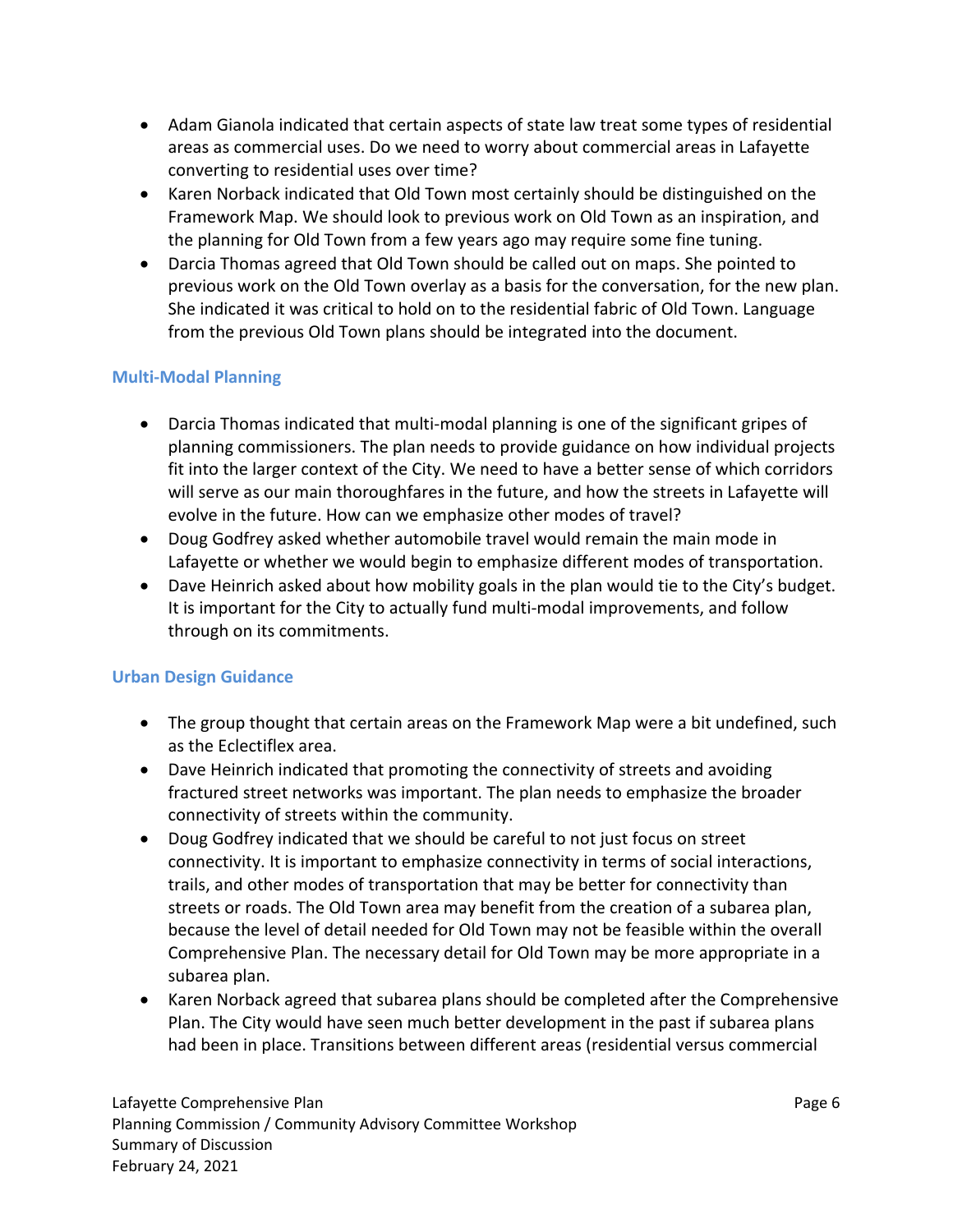for example) are very important, and the current development code doesn't address transitions very well. We need to explore what transitions would mean between areas.

- As a policy, the plan should promote increased awareness in the community of the various partnerships at work in preserving open space around Lafayette.
- Darcia Thomas indicated that the subarea plans should include architectural components to help prevent development occurring in too much of an eclectic manner, that in the end leaves the community looking disjointed. The new code should ensure that developments won't break the rules for development and that the bar is raised for development. The comprehensive plan should set the stage so that the development code can be written with more detailed tools on what is and is not allowed in development.
- Adam Gianola said the plan should emphasize connectivity and should ensure that roads are the not the only focus of connectivity. If the community had been developed differently in the past, then roads may not have evolved into the main focus of connectivity.

## **Opinions Regarding Graphic Styles for Urban Design Guidance**

- Doug Godfrey indicated that he liked the graphical birds eye view shown in the examples. It is important to represent different cultures and have diversity in precedent pictures. He likes the call outs featured on some of the graphics. The plan will need to establish a balance between showing architectural vernacular and showing images that are more accessible to the public. The graphics should be readable and digestible.
- Adam Gianola indicated that the birds eye views that include aerial photos are hard to read.
- Darcia Thomas indicated that it would be helpful to show graphics at different scales. The plan needs both idealistic and neutral views of various components. She likes the street image graphic with "pop outs".
- Joseph Smith said he likes the call out features in the example graphics but would rather use photographs rather than graphics.

## **Other Gaps in the Plan**

- Darcia Thomas indicated that there is a disconnect between the community's desires and City's financial ability to take care of these desired items. There is a gap between the needs for open space, amenities, and infrastructure and the financial resources of the City. There is a gap in conveying to the public how much money Lafayette has for these different areas.
- Doug Godfrey indicated that it is important for the plan to emphasize taking care of what we already have, as opposed to emphasizing new development. Lafayette already has significant infrastructure that requires maintenance.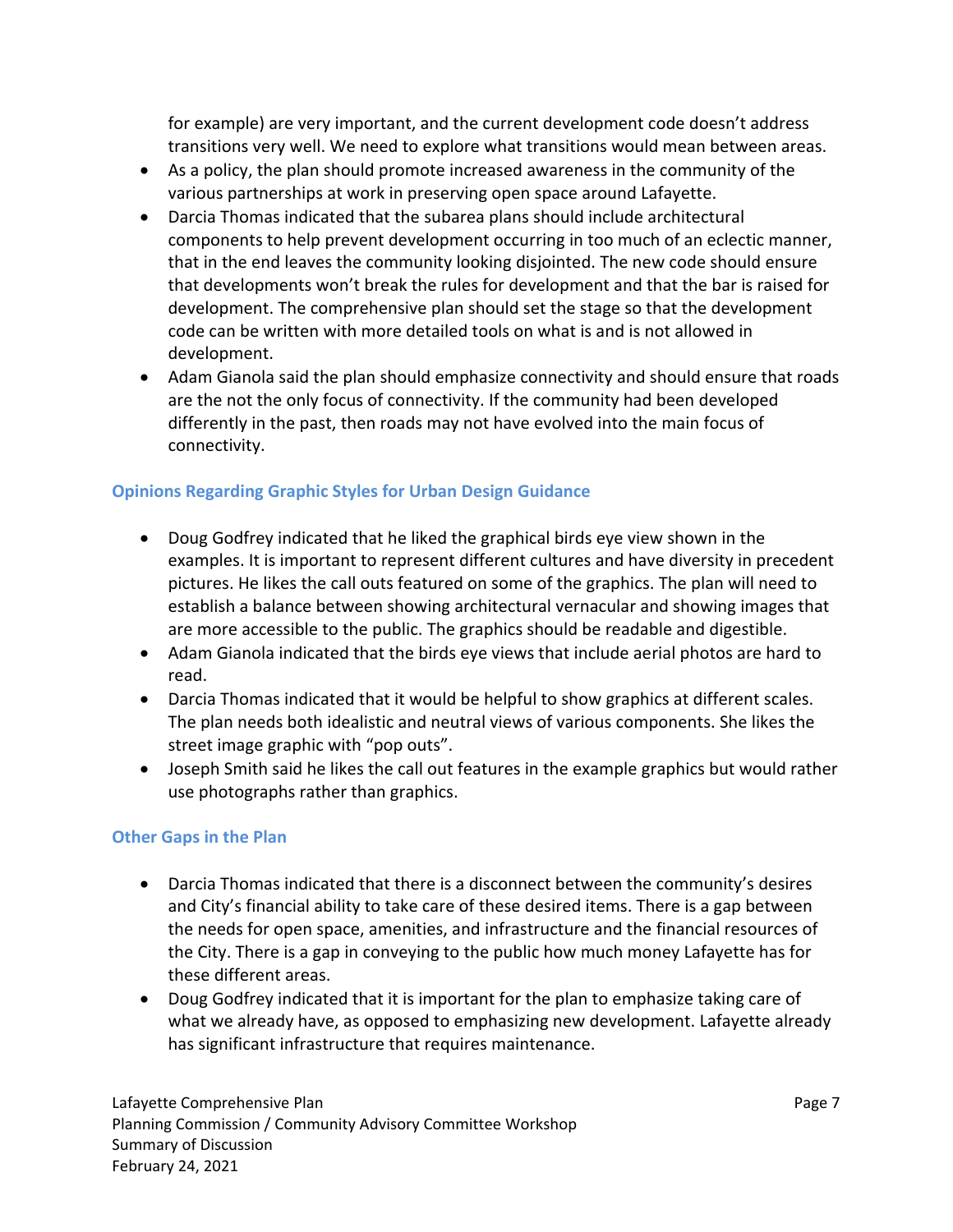- Adam Gianola likes a theme that emphasizes Lafayette supporting Lafayette (through local businesses). He wants to break down the barriers between Old Town and various HOA areas around town and would like to promote the branding of Lafayette to include all geographic areas in the community.
- Karen Norback indicated that discussion regarding how to pay for improvements, taking care of what we already have, and financing improvements can all be tied to the theme of shopping local. The plan needs an educational section that talks about the importance of shopping local and having small businesses survive in Lafayette.
- Lynn Riedel suggested that the plan should emphasize open spaces and having development buffers and wildlife corridors. This content should also be integrated into the new development code. The development code for Loveland is a good example to review in considering ideas for Lafayette.
- Doug Godfrey suggested that HOAs may serve as an impediment to making various areas around Lafayette feel like they are part of the city. There may be opportunities for subarea plans to articulate how the various HOA areas could be integrated with the rest of the community.
- Darcia Thomas agrees with the suggestion to shop local. She also noted that property taxes in Lafayette are comparatively low, and it may be worth discussing how the funding for the city has not kept up with the needs of the community.
- Guy Higgins suggested that the plan needs concrete metrics. It should identify barriers to implementation and how much improvements will cost. Importantly, the plan needs to set priorities.
- Doug Godfrey wondered whether the plan should discuss the impact COVID has had on the community. It could also discuss the topic of resiliency and the lessons learned from the COVID experience.
- Guy Higgins suggested that the plan should discuss resiliency and what it means. This is a great time to learn from COVID and the community should learn from COVID, whether or not this content ends up in the final plan.

## **High Level Review of Plan Document Template**

- The consultant reviewed the template for the document and also highlighted the content already written for Chapter 4.
- The vision statement needs to emphasize creativity more directly.
- The photos in Chapter 4 should be photos of Lafayette.
- As a general comment, there are concerns that art has been left out of the chapter.
- The group will need some more time to digest the content in Chapter 4.